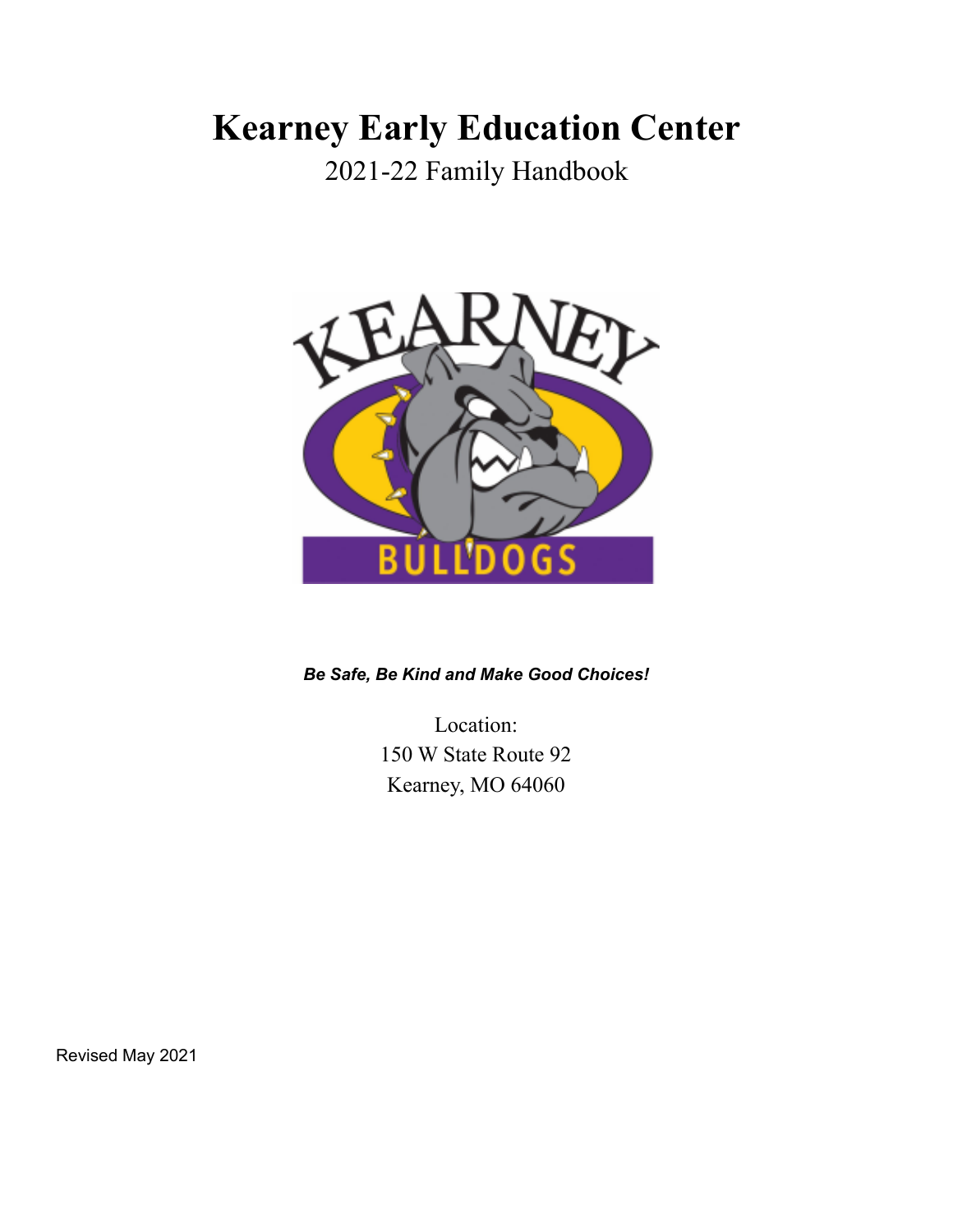# **Program Contact Information:**

Acorn Patch and Forest Friends: *Mitch Masker, Principal* 902 S. Jefferson Kearney, MO 64060 Phone: 628-4113 Fax: 628-4132

Puppy Pound and Parents as Teachers:

*Holly Wilmes, Director of Childcare and Early Learning* 150 W State Route 92 Kearney, MO 64060 Phone: 816-628-4650

Additional Special Education or At Risk Questions:

*Dr. Heather Guilkey, Director of Special Programs* 150 W State Route 92 Kearney, MO 64060 Phone: 816-628-2653 ex. 24803

# **Early Education email**: eecoffice@ksdr1.net

## **Mission and Vision of the Kearney Early Education Center**

Mission**:** To care for and provide a foundation for children's future. Vision: We provide an encouraging, compassionate, respectful learning environment for children and their families.

#### **KEEC Programs**

KEEC houses three programs: KEEC *Preschool-Acorn Patch & Forest Friends*, *Parents as Teachers,* and *Puppy Pound Kearney School District Employee Childcare.*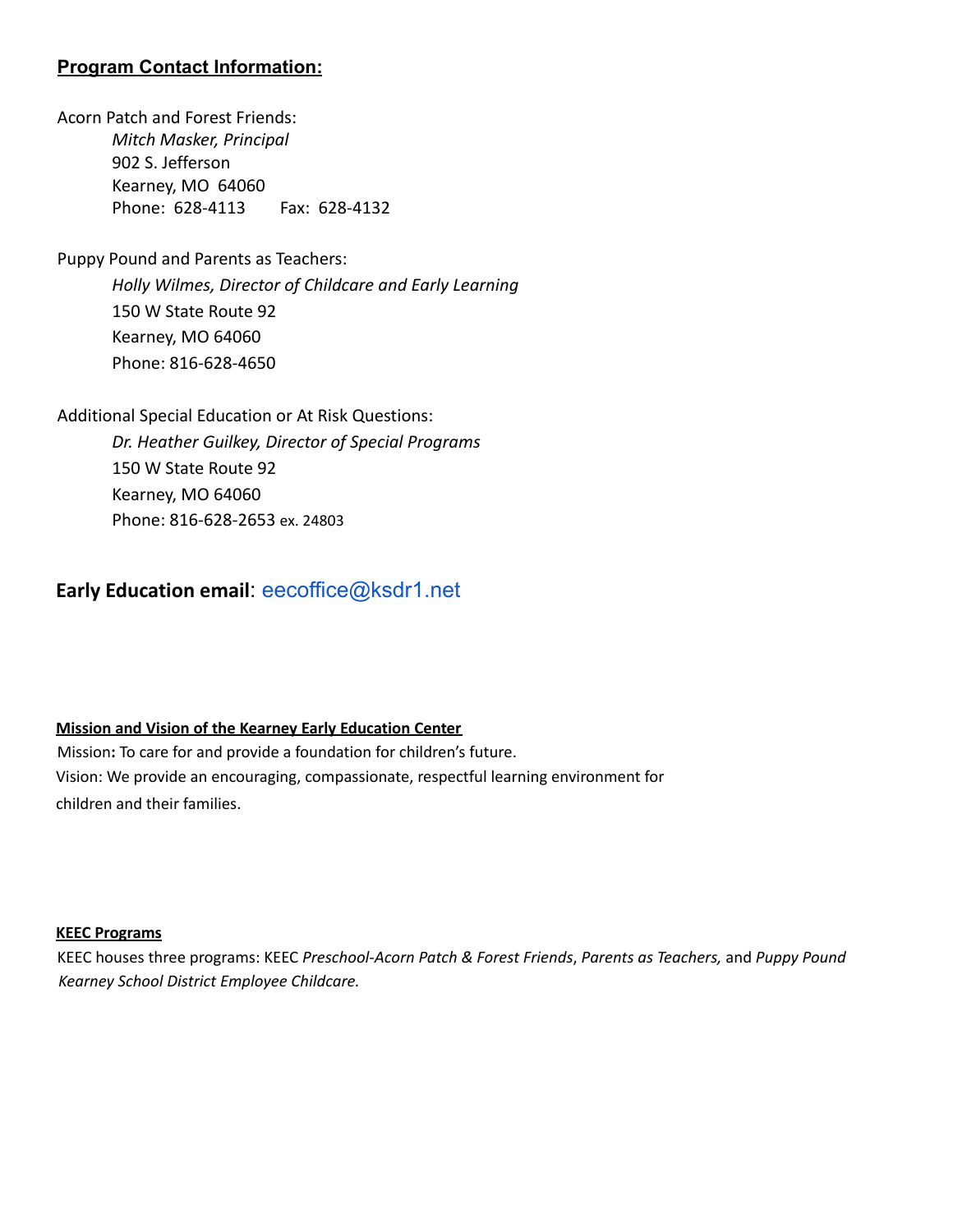# *Kearney Early Childhood Programs*

## *The Acorn Patch (early childhood special education program)*

This program is for children ages 3-5 with developmental delays who have the chance to reach their potential in the important early years of childhood, giving them a jump-start on the rest of their education. This program is a no -cost program for students that are eligible as defined by the state of Missouri.

## *Forest Friends*

A preschool for children and families who meet state criteria, financial guidelines based on the National School Lunch Program, as well as peer model students when space is available.

## *Puppy Pound*

Puppy Pound is for children of KSD employees as well as for employees who have guardianship or legal custody of other children.

## *Parents As Teachers (PAT)*

Parents as Teachers is a home-based early childhood program that provides education to parents/guardians for prenatal - kindergarten. The program provides home visits, developmental screening, resource information and family events. Parent educators are here to support you in your parenting journey.

## *Center Orientation and Tours*

Center orientation occurs based on the needs of the family. Families who are enrolled prior to the start of the school year will receive their orientation at open house. Employee families who are considering Puppy Pound childcare may schedule a tour with the director by calling 816-628-4116.

# *Enrollment Procedures*

Families who have concerns about their child's development or are interested in the Forest Friends program will need to complete the following:

1. The first step for preschool admission is to attend a DIAL 4 screening through the Parents as Teachers program. Call 816-628-4116 to schedule a screening.

2. Attend and complete the screening and ALL screening paperwork.

3. The early childhood team reviews screening results and determines if further testing is warranted. If there is a developmental concern you will be contacted by the district Process Coordinator a week after your child's initial screening. If further testing is warranted it will be scheduled at that time.

4. If your family meets the free or reduced income guidelines, your child will be added to the Forest Friends preschool waitlist for the following school year. If you would like your child to be considered for the peer model program, we will add them to a waitlist for the following school year. Once an eligibility determination has been made you will be notified. This will happen by the end of June the preceding school year.

*Acorn Patch*: A screening and evaluation process determines eligibility and the extent of student services. An individualized educational program (IEP) is developed if a child meets the state eligibility criteria. To be eligible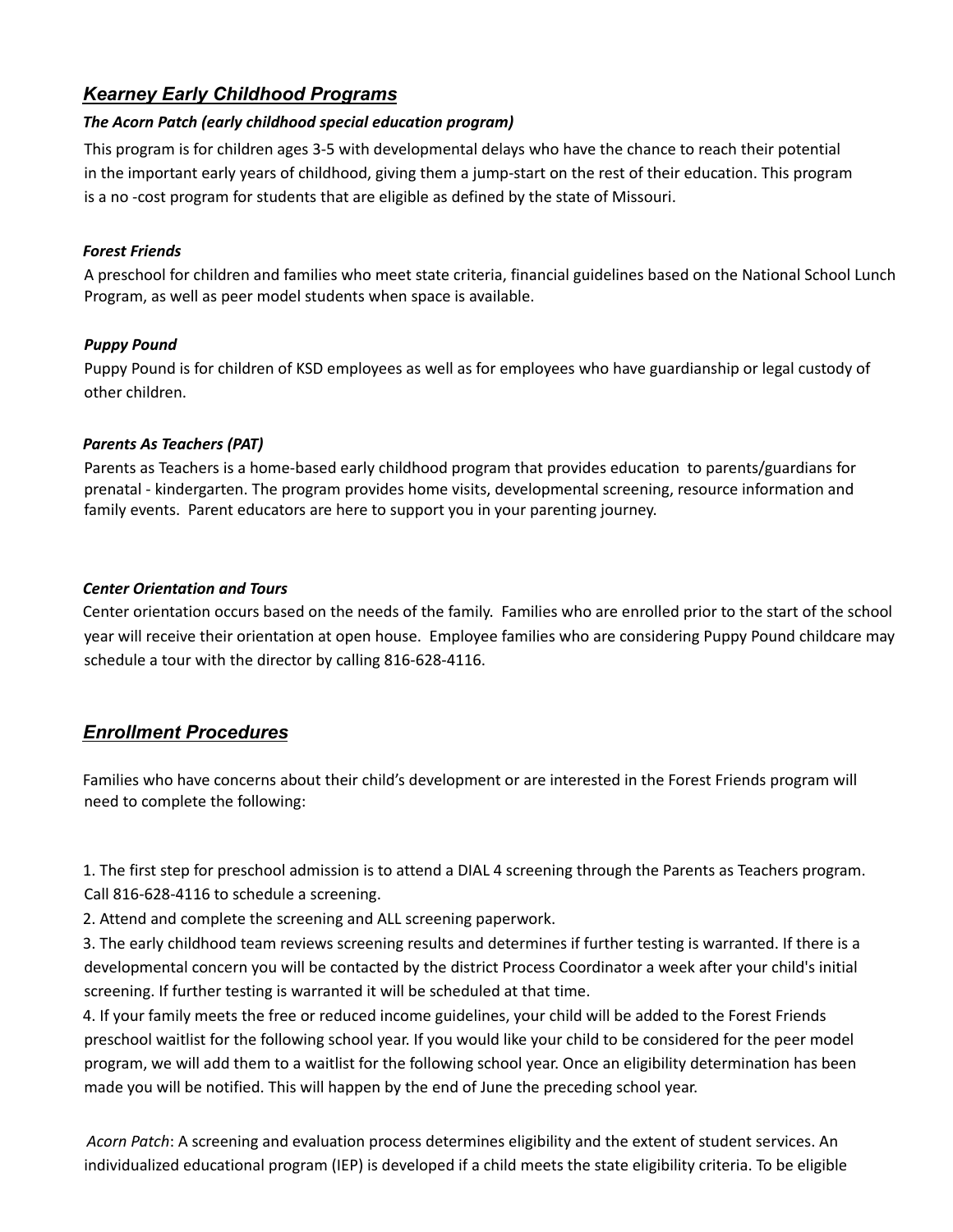for early childhood special education, a child must demonstrate a significant delay in one or more of the following areas: cognition/adaptive behavior, speech, language ,social/emotional/behavioral functioning, fine motor skills, and/or gross motor skills.

*Forest Friends:* Students are selected through the district screening process and must meet other criteria to qualify for this program. Enrollment takes place prior to the start of the school year. This is a one year program leading up to kindergarten.

*Puppy Pound:* Is for current KSD employees. Enrollment begins in the spring and once a room is full, a waitlist will be created. The district may provide care for enrolled teen parents if space allows. To enroll, families will need to complete an online enrollment form, complete all the required licensing documents and provide a deposit to hold their spot.

## **Program Operation**

#### **Hours of Operation**

Forest Friends: 8:40 am - 3:25 pm

Acorn Patch: Open Monday, Tuesday, Thursday and Friday Morning Session 8:40 am - 11:40 am Afternoon Session 12:25 pm - 3:25 pm

Puppy Pound: 6:45 am - 5:00 pm \* Puppy Pound Calendar will be provided Training days for teachers- The 1st Thursday of each month, Puppy Pound will close @ 4pm to provide *professional development training for our Puppy Pound teachers.*

Please be sure and have your child picked up and in your care by 5pm. There will be a \$5.00 per minute charge after that time.

#### **Alternative Pick Up Plans**

If someone other than a parent is picking up, the individual must be on your emergency contact list in the enrollment packet and they must show a driver's license or picture ID at the time of pick-up. The classroom teacher also needs an email from one of the parents indicating who will be picking up and that we have permission to release your child to the individual. We need this communication from you by 10:40 AM for the AM session and 1:55 for the PM session.

#### **Drop off**

Puppy Pound: Please sign in and select your child's lunch on the tablet located outside the classroom. Let us know if there are any changes in their day's activities. (Leaving early, didn't sleep well, anything that might affect their day).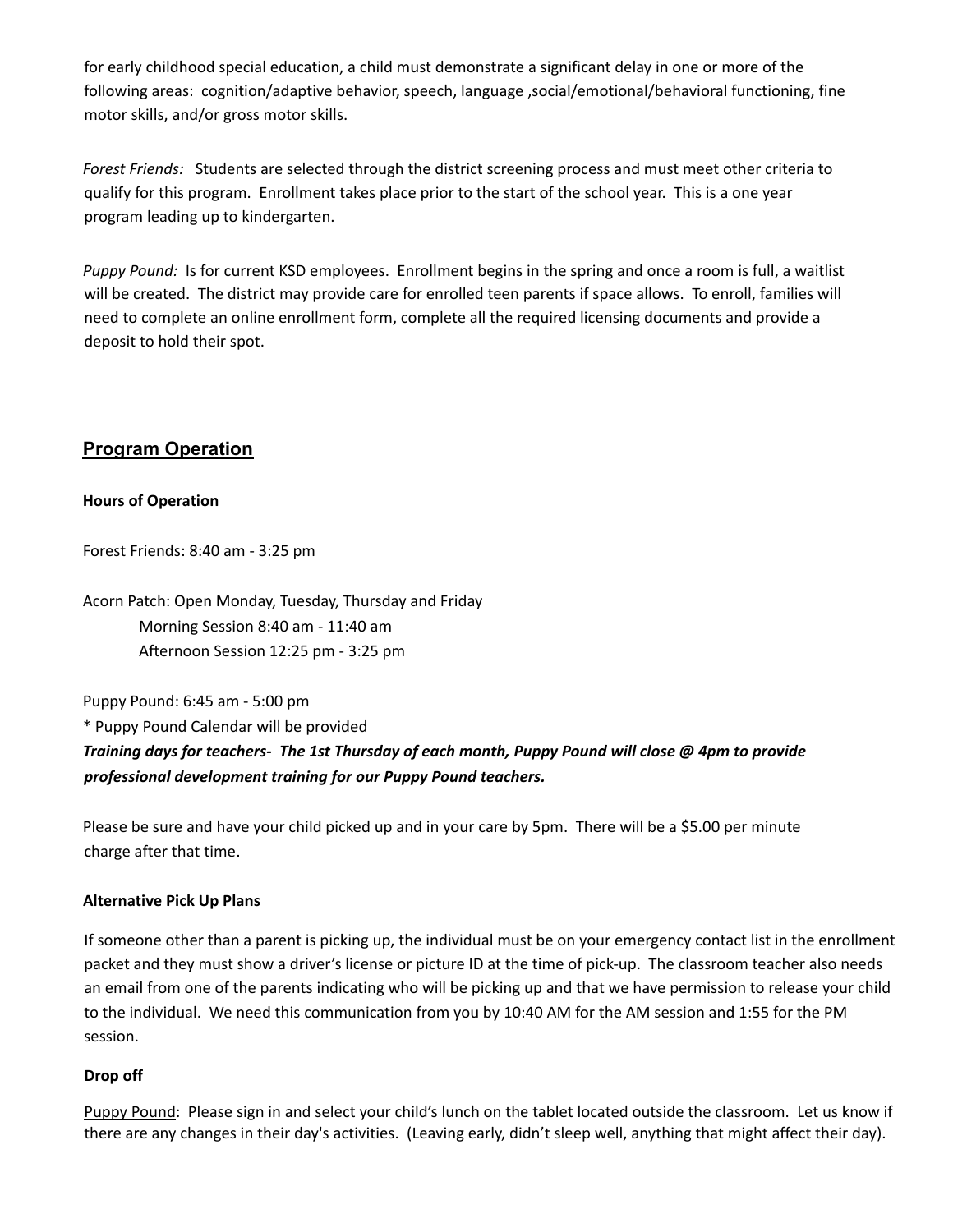Forest Friends/Acorn Patch: Your child will enter the building through the playground entrance at arrival. If your child is arriving after the school day has begun, you will need to stop at the front desk to sign your child in. Your child will then be escorted to his/her classroom.

#### **Pick Up**

Puppy Pound: Please sign your child out on the tablet located outside the classroom. Be sure to take the time to visit with your child's teacher and inquire about your child's day, however plan accordingly to make sure you dont keep staff past 5pm. We love sharing about your child's accomplishments. Please collect items from your child's cubby and basket.

Forest Friends/Acorn Patch: Your child will be released from the playground entrance at the end of their school day. If you are picking your child up before the end of the school day, please stop at the front desk to check your child out. The administrative assistant will go to the classroom to get your child and bring them to you at the front desk.

## **Fee information (Puppy Pound only)**

#### **Tuition**

Only Puppy Pound has tuition due. Tuition is paid September through May and is automatically withdrawn from Employees paychecks. Tuition prices are based on the child's age as of August 1st of the new school year and will continue until the next year.

| Under 2 years old | Monthly cost \$670.00 | *Deposit \$335.00 |
|-------------------|-----------------------|-------------------|
| Two year old      | Monthly cost \$615.00 | *Deposit \$307.00 |
| Three-Pre K(5)    | Monthly cost \$565.00 | *Deposit \$282.00 |

\*Deposits are due no later than May 25th, are non-refundable and cover the cost of August tuition. Deposits are paid by check only. Checks are paid to the order of the Kearney School District and turned in at Central Office.

State subsidy may be an option if the program has openings.

# **Daily Routines**

#### **Classroom Assignments**

Classes are determined by birth dates, except for infants and one year old classes. Once a child's classroom has been determined the child will remain in the room for the entire school year. Exceptions may be made, however developing relationships with their teacher is extremely important to a child's well being and mental health. Transition can be difficult if a child has made a strong attachment to their caregiver.

#### **Rest or Quiet Time for Full Day Programs ( Forest Friends and Puppy Pound)**

KEEC provides a quiet rest or naptime for full day children during the day. Each classroom's daily schedule is posted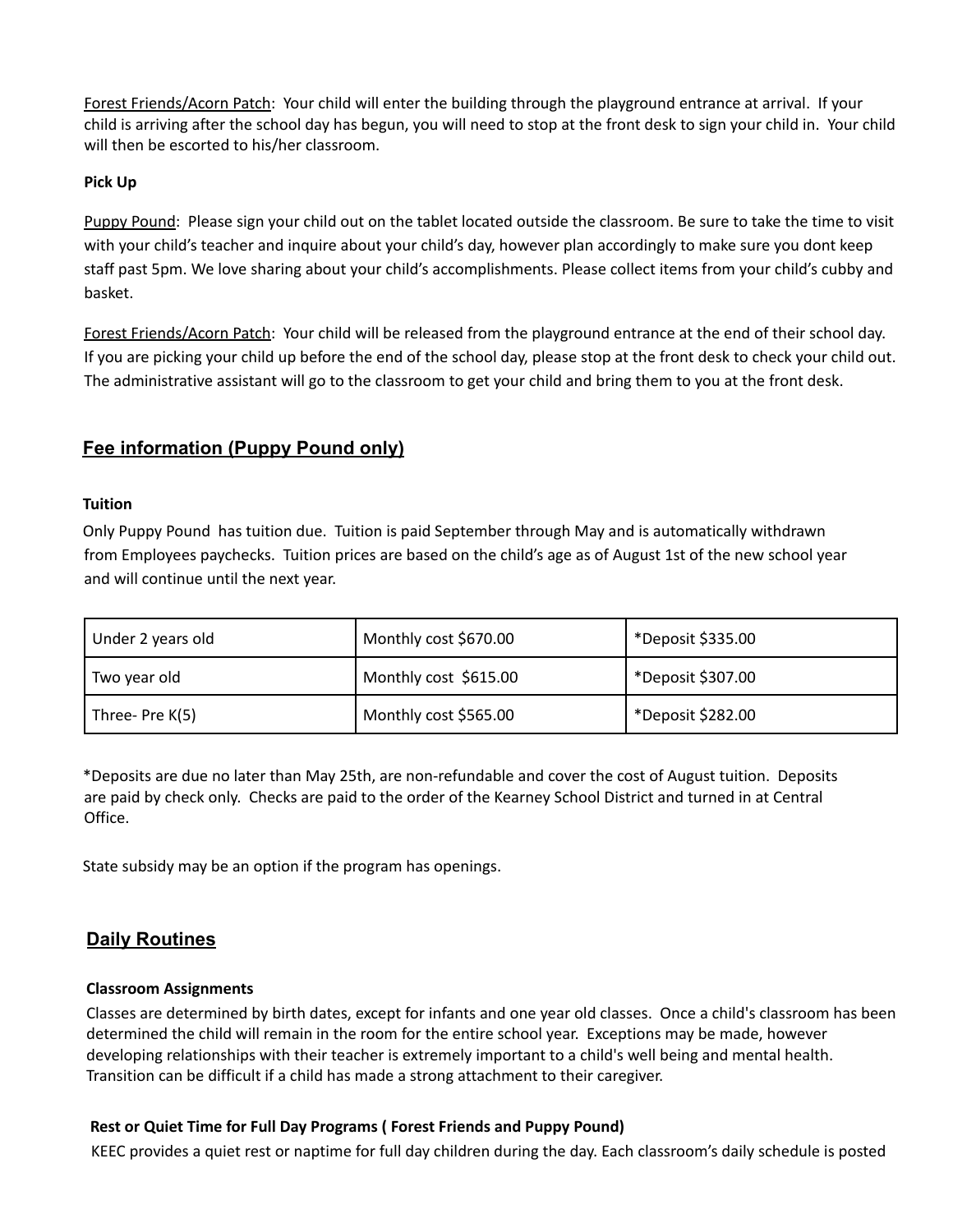on the parent/family bulletin board. Each child has his or her own crib, mat or cot. Many children will fall asleep during this time. Teaching teams encourage resting using calming and quieting techniques (e.g., soft music, dimming lights, and back rubs). Each child has his or her own special routine for relaxing. A labeled favorite blanket or toy sent from home may help children (older than one year) to rest and relax. Written parent/guardian permission must be given for any child under two years of age to rest on a mat or futon. Infants sleep according to their own schedule to promote self regulation.

#### **Diapering**

Staff are trained in proper diapering techniques that are posted at the changing areas in each infant/toddler classroom. Universal Precautions are used. These precautions, which guard against disease, require a change of disposable gloves, washing of child and caregiver hands, and sanitation of the area before and after the changing of each child.

#### **Potty/Toilet Training Policy**

Staff will work with the child and family to provide guidance in toilet training or potty learning. When children develop an awareness of when they are dry and when they are wet or soiled and show an interest in using the toilet, those children may sit on the toilet when other children do. Hands will always be washed at these times. When children experience success in using the toilet and understand the connection between body functions and the toilet, they will gradually use the toilet on their own. If a child understands and is capable but is not willing, then the child is not completely ready to learn how to use the toilet and staff will work with the family to determine when the child is ready.

#### **Parent - Teacher Communication Chain**

If you have a question or concern involving your student or the activities relating to school, we ask that you follow this communication chain. It is helpful when leaving messages or emailing us that you include your student's first and last name and a brief message about the issue. This allows us to be more prepared for the conversation when it occurs and saves both of us time in the long run.

If the issue or question involves your student and classroom situations such as homework, assignments, actions in the room taken by the teacher, etc. please contact the teacher first. You can do this by email, in writing, or over the phone. Please allow the teacher 24 hours to respond to your request. The teacher often has only one planning period in a day and may have already had that period for the day before you make contact. Also during this period, they could have a meeting, papers to copy, papers to grade, tests to prepare, lesson plans to finalize or change, etc. They may not be able to communicate with you immediately, so please be patient and they will get back to you.

If the issue or question involves the functioning of the building, a discipline issue occurring in the office, or if you have already contacted the teacher and feel that you did not get satisfactory results, please contact the principal. This, too, can be done by email, phone or in writing. Please do not expect a return response until the end of the school day, as this is when the administrative staff has the free time to respond to phone messages and emails. We will do our best to get back with you the same day the message is left, but if we cannot reach you or are unable to get that done on the same day, you will be contacted the following school day.

#### **Curriculum**

The Kearney Early Education Center curriculum is based on a variety of resources designed to address each child's development needs. One of the components is the *Project [Construct](http://www.projectconstruct.org/) curriculum* which is approved by the Missouri Department of Elementary and Secondary Education. Through "hands-on, minds on experiences", children in our Project Construct classrooms attain deep understandings in the core content areas while learning to work collaboratively with others and to be life-long problem solvers, critical thinkers and innovators. Project Construct offers a flexible framework for using children's interest and curiosity about their world to lead to learning. It allows teachers to integrate their knowledge of each child , their interests and theories, as well as community and family resources into an emergent curriculum.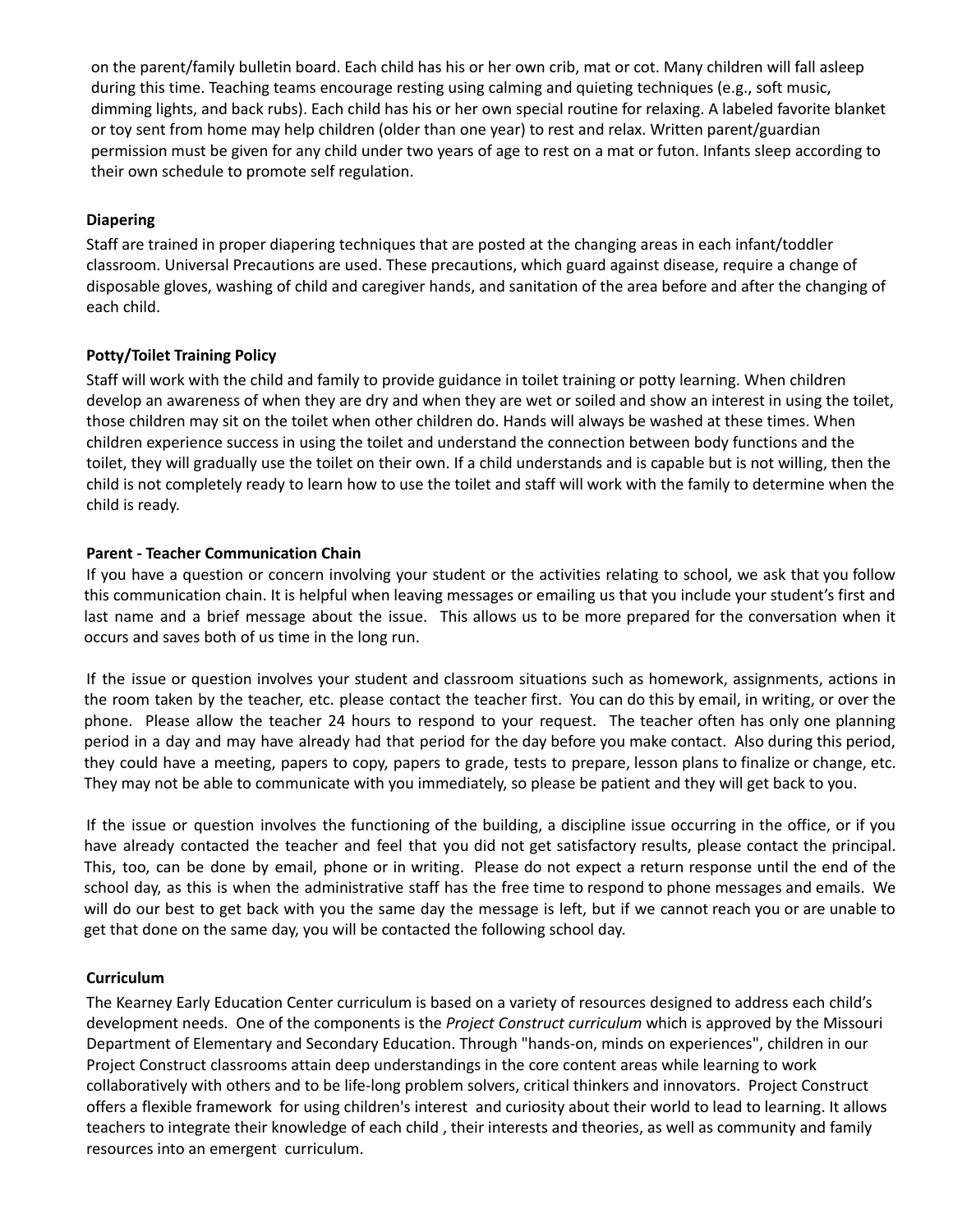#### Individualization based on interest, strengths and needs:

Individualization is a process of planning and implementing learning experiences that are responsive to each child's interests, strengths, and needs. Teachers reflect on their observations of each child and then plan the most effective ways to support each child's learning and development. When learning experiences are tailored to children's interests, they are more engaging and meaningful to children. Because children may vary in their developmental progressions, it is also important that the curriculum supports teachers in planning learning experiences that are responsive to individual children's strengths and needs.

#### **Dress Guideline**

1. Preschool is filled with activities and experiments that may be messy. Please dress your child in informal, comfortable clothing that can be managed easily. Pants that can be easily pulled up and down by the child will promote independence.

2. Athletic shoes keep little toes safe during trike riding, scooter riding and while playing on playground equipment. Please no cowboy boots, flip flop sandals or high-heeled shoes.

- 3. Please send an extra set of clothing to be kept in your child's backpack.
- 4. Please put names on all coats, hats, gloves, extra clothing and school bags.

## **Health and Safety**

#### **Illness of a Student**

All of our policies and procedures are developed with the goal of providing a safe, healthy, nurturing, and responsive setting for young children. Providing a safe and healthy environment requires establishing policies and procedures for handling childhood illness. When a child becomes seriously ill or hurt at school, parents are notified immediately. If the parent cannot be located, the emergency number is called. Illness is defined as having a temperature of 100° or above, vomiting, diarrhea or one of the items listed below. Please make arrangements with relatives, friends, neighbors, or a sitter to pick up your child when he/she is ill at school. It is always a good idea to have a back-up plan for sick childcare for days when children must be kept home from school.

## *Your child is to stay at home or may be sent home while at school if there is*:

- 1. Fever over one hundred degrees Fahrenheit (100°F) by mouth or ninety-nine degrees Fahrenheit (99°F) under the arm.
- 2. Severe coughing-if the child gets red or blue in the face or makes high-pitched croup or whooping sounds after coughing.
- 3. Difficult or rapid breathing (especially important in infants under six (6) months);
- 4. Yellowish skin or eyes.
- 5. Pinkeye—tears, redness of eyelid lining, irritation, followed by swelling or discharge of pus.
- 6. Unusual spots or rashes.
- 7. Sore throat or trouble swallowing.
- 8. An infected skin patch(es)—crusty, bright yellow, dry or gummy areas of the skin.
- 9. Unusually dark, tea-colored urine.
- 10. Grey or white stool..
- 11. Headache and stiff neck.
- 12. Vomiting more than once.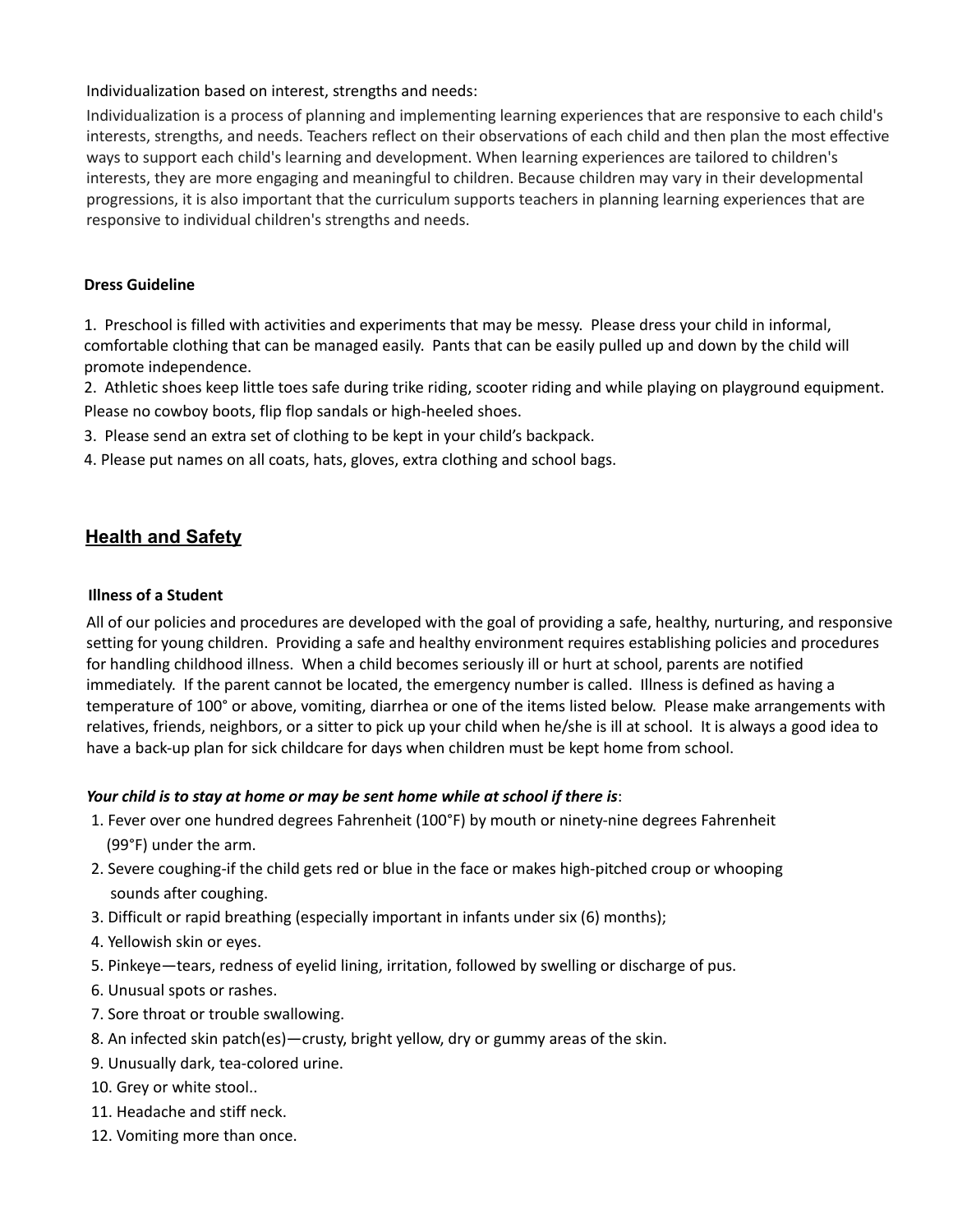- 13. Severe itching of the body or scalp, or scratching of the scalp. These may be symptoms of lice or scabies.
- 14. A child must be symptom free for twenty- four (24) hours before returning to school.
- 15. Unusual behaviors will be monitored closely and parent(s) will be contacted if other symptoms develop. These behaviors include, but shall not be limited to:
	- Cranky or less active behavior than usual
	- Crying more than usual
	- Feeling general discomfort or seeming unwell
	- Loss of appetite
	- Unable to participate in daily activities

Also, the child may not be brought to KEEC if he or she is taking an antibiotic prescribed within the last 24 hours – children must be on antibiotics for 24 hours before returning to school.

## **Children Sent Home for Illness**:

Children sent home from KEEC due to illness shall not return to school the following day. A child who is feeling ill needs to be in a quiet place where he/she can rest and have lots of attention and tender loving care. If children develop a fever while at school they will be isolated and cared for in the Nurse's office or a quiet space until the parent or emergency contact person can pick them up.

Children may return to school 24 hours after the disappearance of all symptoms, including the disappearance of fever, fever-reducing medicine free. Children returning with any of the previous symptoms or illness will be excluded from the center immediately. The decision is at the discretion of the staff.

#### **Medication**

Medications will be administered in accordance with individual state child care licensing regulations. In the event that your child needs to take medication at school, a medication form must be filled out. The district nurse will provide all medication services.

#### **Food**

No food should be brought into the center unless your child is an infant or a special diet is required. If your child is eating and has not finished a food item when he/she enters the building, you must stay with your child until they finish it or discard it.

## **Allergies**

We strive to provide a safe environment for all students, including those with life threatening food allergies, to promote understanding of their needs to the wider school community, and provide guidelines that outline prevention strategies and treatment protocols that allow staff to respond to individual circumstances and provide necessary emergency treatment. Management of student allergies will be through a team approach, (e.g. parent or guardian, building administrator, nurse and classroom teacher).

#### **Food Allergy Guidelines**

The School District has issued Food Allergy Guidelines *applicable for food brought into the classroom or instructional areas*. The guidelines outline specific requirements that must be complied with in order for food to be brought safely into the classroom. The guidelines provide clear and concise procedures in this area, and all faculty and administration are aware of the guidelines.

Food brought into the classroom must be prepackaged foods and/or foods prepared by Southwest Food Services. *No homemade items will be allowed.* ALL foods/treats must be prepackaged, store bought items with a nutritional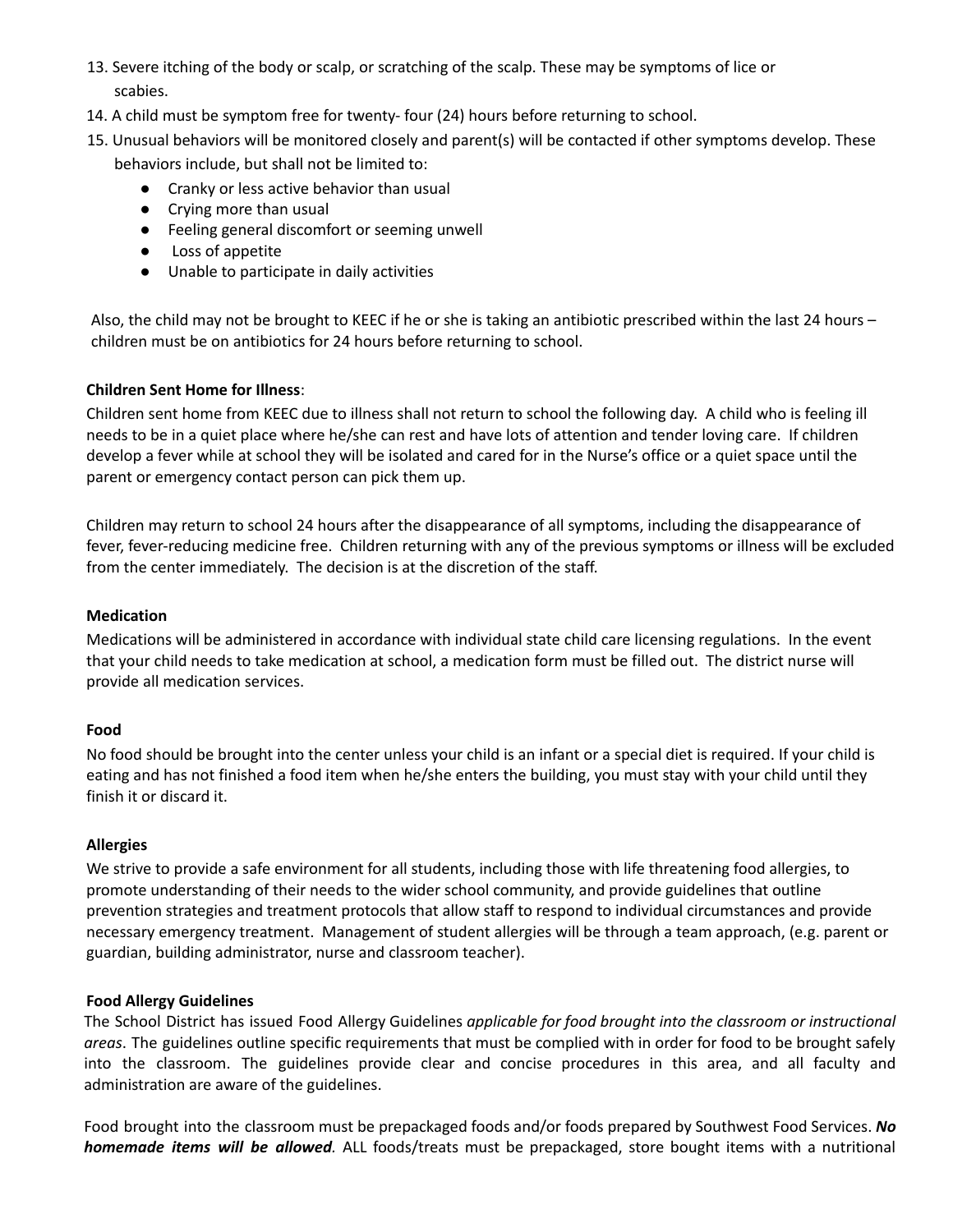analysis present on the packaging. The presence of this information will help us to avoid giving an allergen to a student with a known food allergy.

We are also requiring that the prepackaged foods with the nutritional analysis be tree nut and peanut free snacks (*tree nuts include nuts such as walnuts, pecans and coconuts*). Of those students with a food allergy in the district, the majority are allergic to nuts and peanut butter items. These students' allergies are considered serious to life‐threatening allergies. Avoidance to these items is the safest.

In addition to the listing of any nut products in the item's nutritional label, the product cannot be manufactured or processed in a facility that also manufactures or processes nut products due to the risk of cross-contamination.

#### **Party Information**

School holiday celebrations are scheduled two times during the school year. Please refer to the section on District Guidelines on Food Allergies. Please check the calendar for exact dates of the celebrations.

Birthday treats must also be pre-packaged and either store purchased or ordered though the Southwest Food personnel in your building. Please notify the classroom teacher one day before bringing them.

#### **Safe Sleep Practice**

Infants sleep according to their needs and the individual plans prepared by you, in cooperation with your child's teachers. All center staff have been trained in Safe Sleep practices. Center staff will let you know about the required bedding linens and give you information on our Safe Sleep policy. In keeping with the recommendations of the American Academy of Pediatrics, all infants will be placed on their backs to sleep unless a documented medical condition requires alternate sleeping positions. All families will sign off on our Safe Sleep policy and procedures.

#### **Child Abuse and Neglect policies**

#### Mandated Reporting:

As professionals in contact with young children and their families, we at KEEC are required by law to help the Division of Family Services (DFS) become aware of children who may be abused or neglected. According to the law, public or private school teachers, educational administrators, guidance or family counselors, as well as day care/child care workers, are mandated reporters. Thus, it is the policy of the KEEC to report any and all suspected cases of child abuse and/or neglect to DFS immediately by telephone and to follow up in writing within 24 hours the same information as reported by telephone. Our school will offer full cooperation of its staff during the investigation of the reported incident. If you suspect child abuse or neglect, call the toll-free hotline at 1-800-392-3738.

#### **Guidance and Discipline**

The foundations of self regulation begin at birth when adults interact with babies in ways that teach them to feel safe, to feel loved and to know that their needs will be met. These early interactions with parents, guardians and caregivers establish the foundation to develop the child's capacity to wait, give, trust, love, and care for others. Child behavior is a form of communication. Our goal is to teach children to become conscious of hurtful behavior patterns and find respectful ways to get their needs met. We teach these skills through a positive approach built upon empathetic and loving relationships.

At KEEC, we use Conscious Discipline, a social emotional curricular approach. This approach may look different than the discipline you may have seen in school. It is all about connections.

We focus on:

Teaching children the social-emotional and communication skills necessary to control themselves, problem solve, build self-esteem and develop pro-social skills Creating a School Family that builds connections between families and schools, teachers, teachers and children, and children.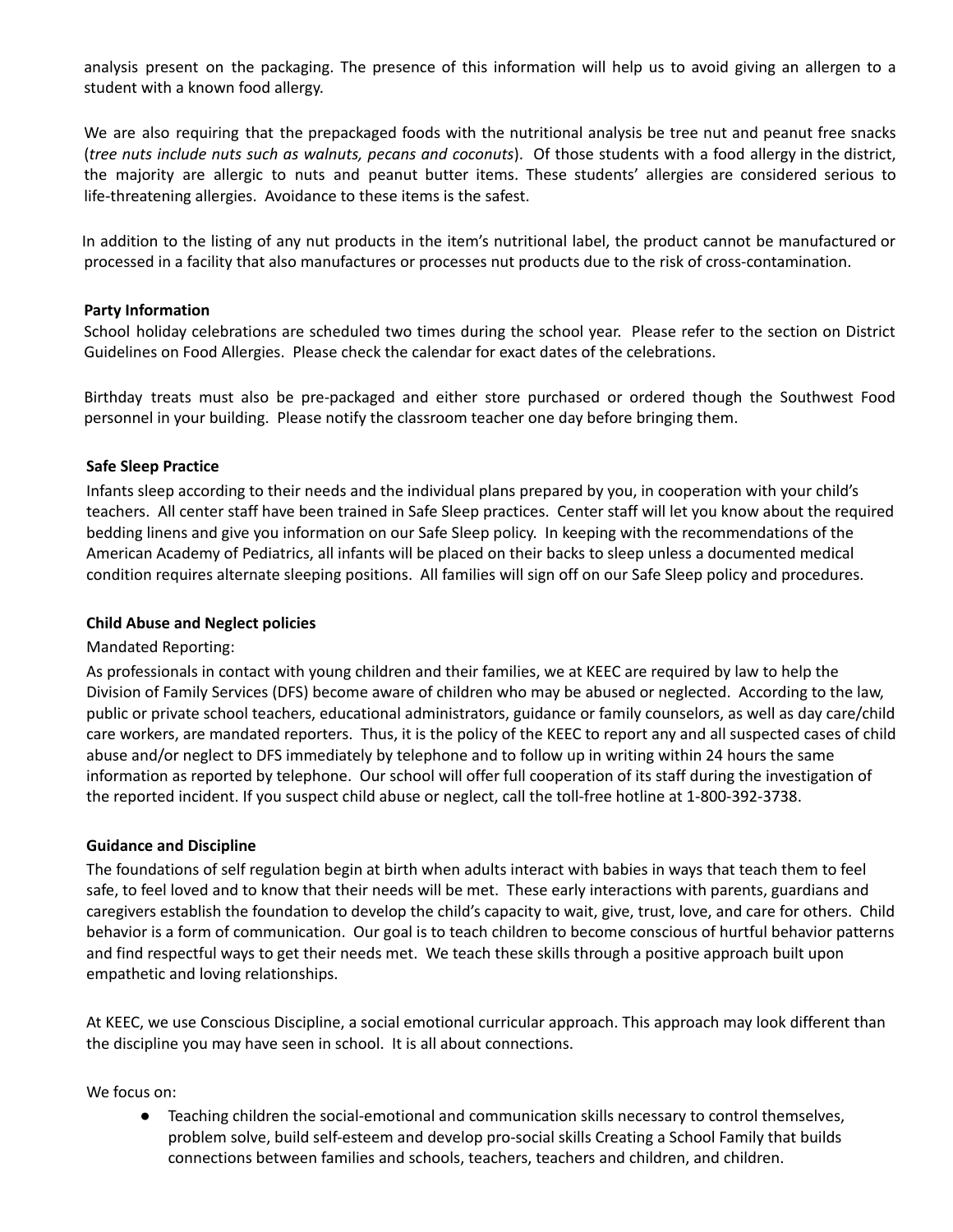- Constructing routines, rituals and structures that leave coercion, force, fear and external rewards behind, and encourage self motivation, helpfulness, problem-solving and connections. Conscious Discipline®
- Conscious Discipline asks adults to:
	- See misbehavior as a call for help instead of disrespect
	- See conflict as a teaching opportunity rather than a disruption to learning
	- See children as capable of self-regulation instead of needing to be controlled
	- See connection as the most powerful motivating force for achievement
	- Understand that social connections are the basis for problem-solving
	- Understand that what you focus on, you get more of

KEEC does not use the following as a form of discipline:

- Withhold, deny or force food or rest
- Punish children for toileting accidents
- Use corporal or harsh punishments, including: pinching, shaking, spanking, punching, biting, kicking, rough handling, hair pulling, humiliation or fear-based
- Use separation or time out
- Use restraints, meaning the use of physical force or other means to restrict the child's freedom or movement

Guidance for Families:

- You are your child's first and most important teacher. Research has shown that parent involvement goes hand in hand with children's success in school. When significant and repetitive behaviors that raise safety concerns arise it will be required that you are part of the process. These may be:
	- Weekly/monthly meetings with teachers and staff
	- Positive Behavior Support Plans
	- Two way communication forms
	- Support from our early childhood specialist team

# **School Closure Information**

Every effort is made to hold classes on scheduled school days in the Kearney School District. Sometimes, however, weather conditions do not allow for the safe transportation of students to or from school. Therefore, the district makes every effort to cancel school in a timely manner during inclement weather and inform both parents and patrons. During inclement weather, early school dismissal will be announced via School Messenger and on the district website. Local radio and television stations will also be notified. Please have a PRE-ARRANGED PLACE for your child to go in case school is unexpectedly dismissed and you are not at home. Make sure your family knows the plan.

*Acorn Patch* - Late start and early dismissal days there will be no Acorn Patch classes.

*Forest Friends Preschool*- Will follow the inclement weather policies for the elementary schools. Two hour late arrival time will be 10:40 and early dismissal will be at 1:25 for Forest Friends Preschool.

*Puppy Pound*- Late start opening time is 8:45 and early dismissal due to inclement weather is 2:30.

# **Confidential Information**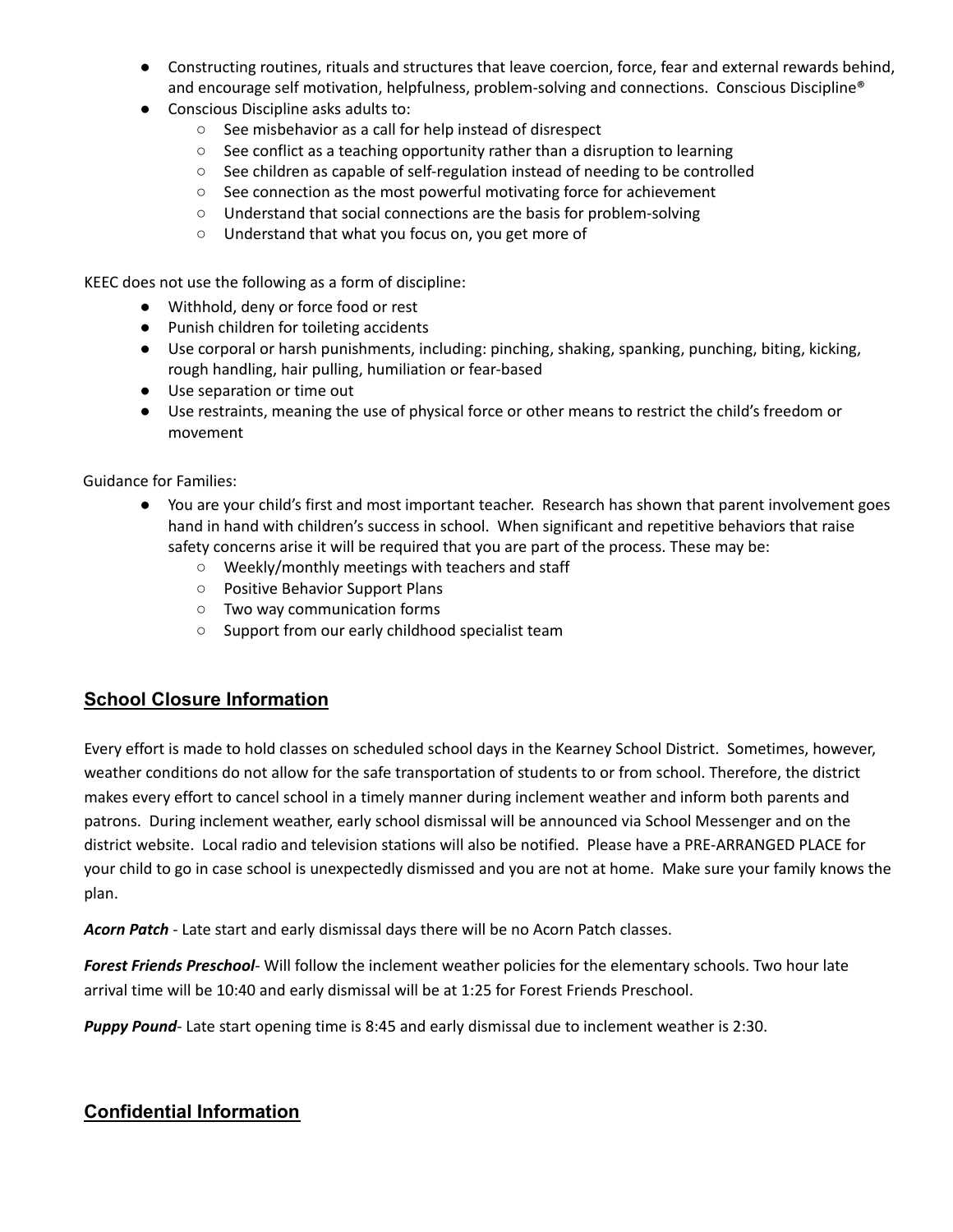Information regarding KEEC children and families is kept confidential. Within the program, information is shared on a need to know basis with professionals who provide child and family services and to ensure the safety of children enrolled in the program. Information is shared with outside agencies/providers only with the appropriate authorization.

# **Family Educational Rights and Privacy Act**

The Family Educational Rights and Privacy Act (FERPA) affords parents and students over eighteen years of age certain rights with respect to educational records. These rights include:

The right to inspect and review the student's education records within 45 days of the day the school receives a request for access. Parents or eligible students should submit to the appropriate school official a written request that identifies the record(s) they wish to inspect. The school official will make arrangements for access and notify the parent or eligible student of the time and place where the records may be inspected.

The right to request the amendment of the student's education record(s) that the parent or eligible student believes is/are inaccurate or misleading. Parents or eligible students may ask the school to amend a record they believe to be inaccurate or misleading. They should write to the school official, clearly identifying the part of the record they want changed, and specify why it is inaccurate or misleading. If the school decides not to amend the record as requested by the parent or eligible student, the school will notify the parent or eligible student of the decision and advise them of their right to a hearing regarding the request for the amendment. Additional information regarding the hearing procedures will be provided to the parent or eligible student when notified of right to a hearing.

The right to consent to disclosures of personally identifiable information contained in the student's education records, except to the extent that FERPA authorizes the disclosure without consent. One exception, which permits disclosure without consent, is disclosure to school officials with legitimate educational interests. A school official is a person employed by the district as an administrator, supervisor, instructor, or support staff member (including health or medical staff and law enforcement personnel); a person serving on the School Board; a person with whom the district has contracted to perform a special task (such as an attorney, auditor, medical consultant, or therapist); or a parent or student serving on an official committee, such as a disciplinary or grievance committee, or assisting another school official in performing his/her tasks. A school official has a legitimate educational interest if the official needs to review an education record in order to fulfill his/her professional responsibility.

The right to file a complaint with the U.S. Department of Education concerning alleged failures by the school to comply with the requirements of FERPA. The name and address of the office that administers FERPA are: Family Policy Compliance Officer, U.S. Department of Education, 400 Maryland Avenue, SW, Washington, DC 20202- 4605.

# **Notice of Nondiscrimination**

The Board of Education believes in the right of every student to receive equal opportunities in all educational programs and activities conducted by the school district. The Board also believes in the right of every qualified individual to accept fair and equal treatment both as applicants for employment and as employees. It is the policy of the Board to accord equal consideration and impartial treatment regardless of race, color, national origin, ancestry religion, socio economic status, marital status, sex, age, handicapping conditions or organizational memberships. This policy will prevail in all matters concerning the staff, the students, the public, the educational programs and services of the district and individuals with whom the Board does business. The Board has designated the KSD Superintendent to act as the district's nondiscrimination compliance coordinator.